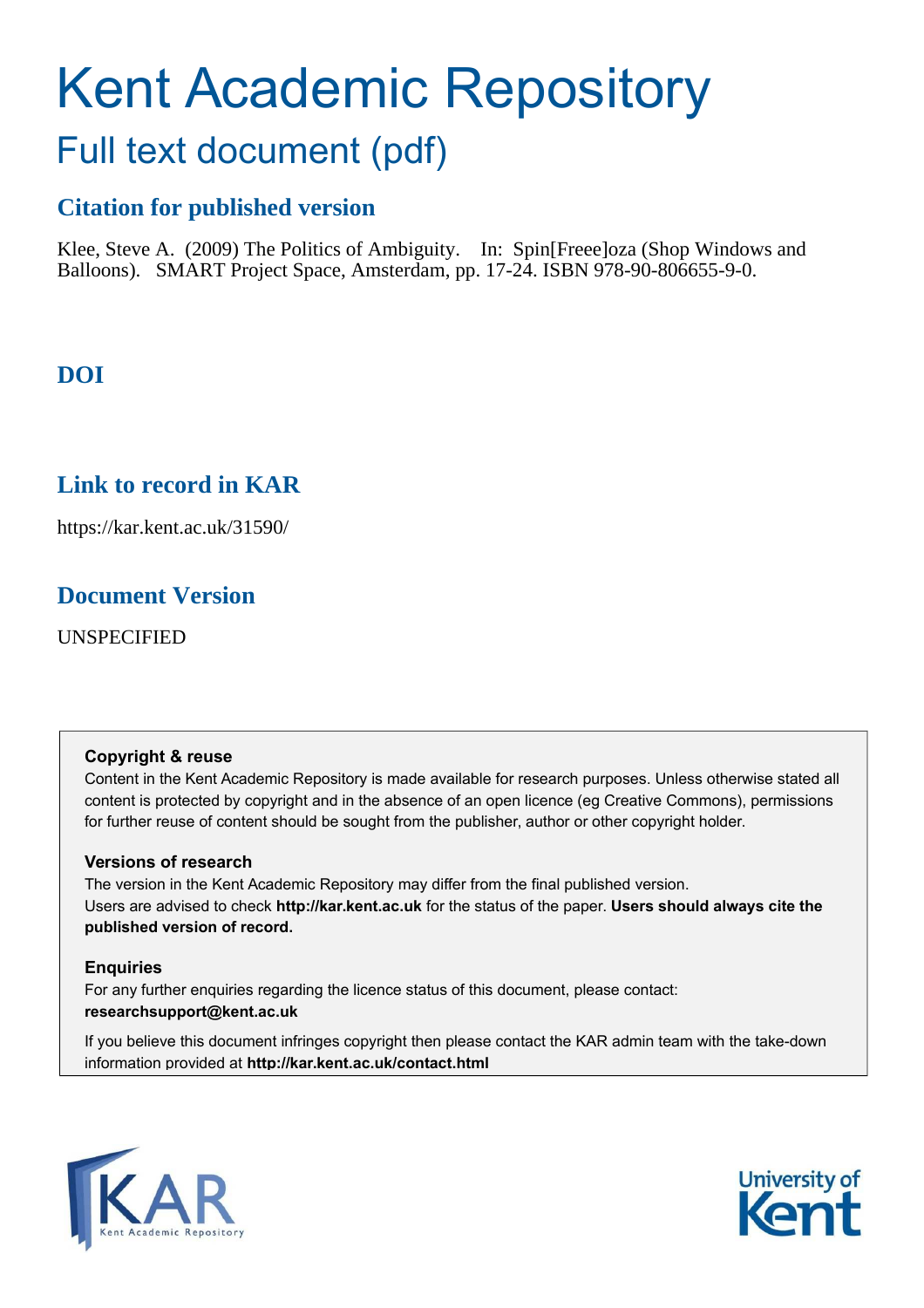#### The Politics of Ambiguity

By Steve Klee

One current orthodoxy within contemporary art states that art betrays itself if it is too direct in its opinion especially in its political opinion.

Art's inherent energies are dissipated as soon as it is called upon to support a cause. God forbid that there should be an eco art... (Dean Kenning Art Monthly 313 Feb 2008)

What is proper to art  $-$  the argument goes  $-$  is a certain type of ambiguity. If art presents one message too strongly it becomes something else  $-$  not art  $-$  mere information or perhaps even propaganda. Artists who use unambiguous 'political' messages in their work therefore seem to adopt an authoritarian role telling the 'general public' what to think and how to act. Here the artist is seen as dictating a particular political vision to the people. And this dictatorial artist with her 'one message' discourages a diversity of political responses in an audience.

An art is emancipated and emancipating when it renounces the *authority* of the imposed message, the target audience, and the univocal mode of explicating the world, when, in other words, it stops *wanting* to emancipate us. (Rancière Artforum March 2007)

I take 'authority' here to mean an imposition of one interpretive framework through which to judge 'the world' framed by the artwork. This authority, which resides in imposed messages, target audiences and univocality, is different from, and in fact detrimental to, emancipatory art. In Rancière's terms an art of authority reinforces the status quo acting as a police procedure.

This notion is a severe challenge to political art which seems to have something urgent to say (a message) about society, usually about how society should be different. An example would be Suzanne Lacy's seminal feminist public performance *In Mourning and in Rage* which now exists as photographic, textual and video documentation.

On the morning of December  $13<sup>th</sup> 1977$  a funeral motorcade of twenty two cars filled with women followed a hearse from the Woman's Building Los Angeles to City Hall, at which point nine sevenfoot-tall veiled women emerged from the hearse and took up positions on the steps facing the street. Women from the motorcade filled in behind them and unfurled a banner that read "In memory of our sisters, Women fight back." Then, with City Hall behind them and the assembled local press in front the first mourner walked to the microphone and said, "I am here for the ten women who have been raped and strangled between October 18 and November 29," after which she was echoed by the chorus of mourners who chanted, "In memory of our sisters, women fight back." In succession each of the nine veiled women made statements that connected the Hillside Strangler murders with the larger social and political issues of violence against women and each, in turn, was echoed by the chorus in the performance of what Lacy called "a modern tragedy."

There is a strong polemical message within the work, which is clearly expressed. There is little room for a spectator to interpret the video's content freely. And by staging the performance on the steps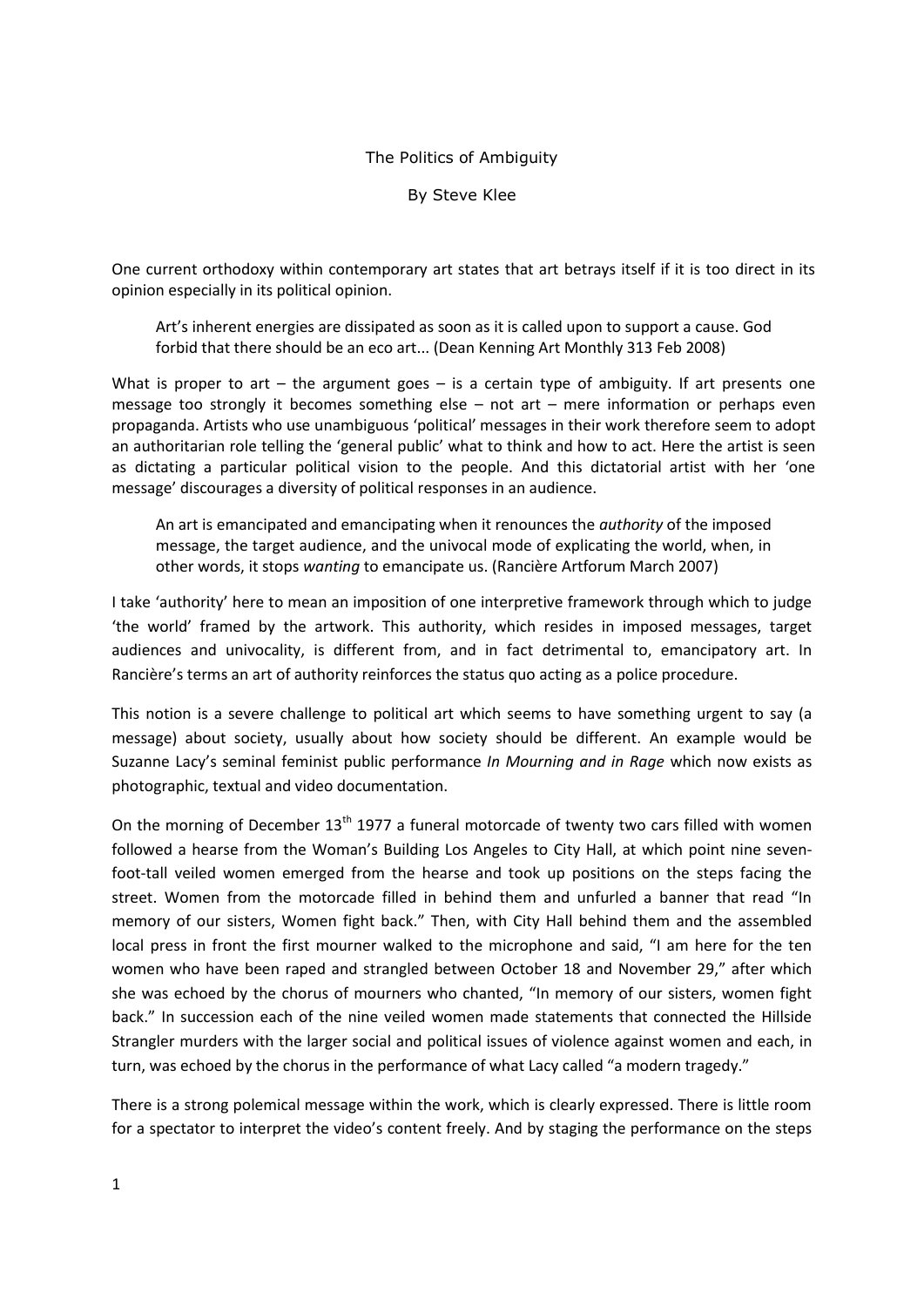of the town hall, deliberately directing her message at those in institutional power she targets a specific audience. Finally the 'truth' of the statements within the performance is not open to negotiation. To this extent the work is univocal.

As a species of poststructuralist thinker, Rancière is committed to the notion of the inherent instability of meaning and he values those meaning-generating-processes that emphasize this instability. To this end Rancière views as political a type of art that 'suggests' meaning whilst at the same time blocking any resolved meaning. In his terms this work shuttles between two ways of interpreting the world under the aesthetic regime. In simpler terminology he values ambiguity as a political resource in artwork.

For example in an interview in Artforum Rancière uses the photography of Sophie Ristelhueber to exemplify dissensual art, that is, art that in other contexts Rancière has named with the synonyms critical, political or emancipatory.

Sophie Ristelhueber photographs barricades on Palestinian roads. But she doesn't photograph the great concrete wall that petrifies the gaze. She photographs from a distance, from above, the little handmade barricades made of piled stone, which look like rock slides in the middle of a tranquil landscape. That is one way of keeping one's distance from the shopworn affect of indignation and instead exploring the political resource of a more discreet affect  $-$  curiosity. (260-261 Artforum march 07)

The photographer's strategy avoids, perhaps is premised upon the avoidance of, direct opinion and univocality. Here, a political subject matter, the contentious Israeli occupation is addressed by an artist obliquely. The road block images attempt a neutral presentation of an overlooked piece of physical evidence, which through its indeterminacy offers a thought-provoking entry point into this conflict. The possible politicality of her photographs then is premised on a type of ambiguity which enables a 're-thinking'. Unambiguous, determined images and their attendant discourses on the other hand seemingly petrify thought. However, I believe there is a way of thinking about work like Lacy's which confirms its politicality without falling back into simplistic understandings of political art whereby any sloganeering work is instantly understood as political.

My understanding of politics comes from Rancière. For him politics is split between two concepts: politics and police. Policing describes what might be one generally accepted definition of politics, that is, the organisation of society by way of the policies of a ruling party in conjunction with the laws of that nation. What is understood as 'hard economic reality' often provides a basis for these policy decisions. The notion of 'police' also exceeds government agencies. The opinions and beliefs which circulate in civil society through mass media and other forms of culture are intimately connected to this notion of power. Rancière thinks of this police organising in terms of the ordering of people into a hierarchic system, which is simply society as such.

Politics works against the police ordering of society by producing a community or group that does not fit into the organisational schema. This group - or as Rancière calls them - Demos, introduce a troubling element, disrupting the neat arrangement created by the police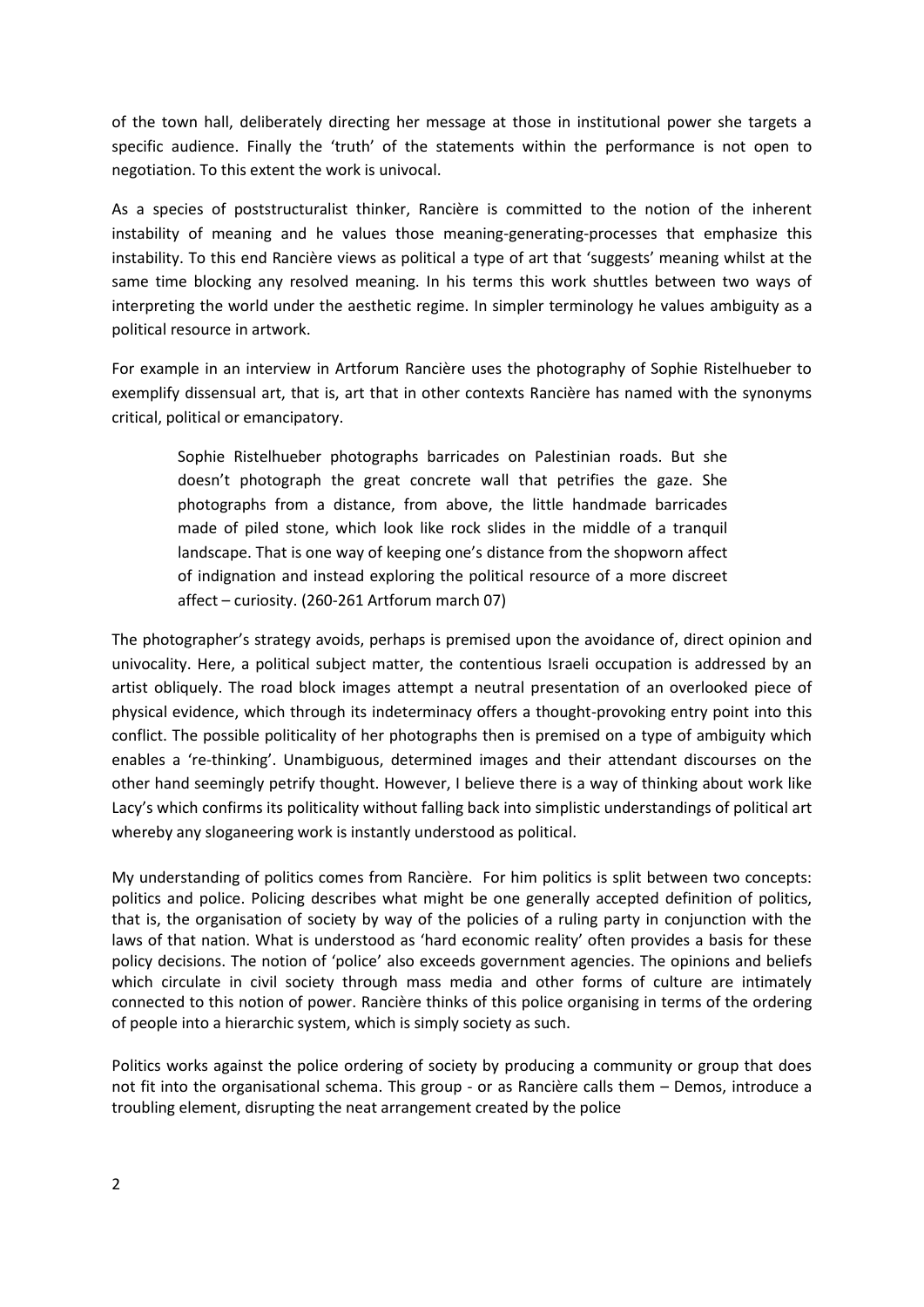The 'Demos' make a particular polemical demand on police authority to be recognised or recognised differently so that they might receive the rights afforded to others. Their newness is what upsets the police order because it reveals the limitation of its existing categorisation of society. When police power is confronted by a new type of community its 'knowledge' is proven wrong and it is forced into rethinking society and (perhaps) accommodating the extra group.

The Demos by presupposing their equality and demanding it be recognized by those individuals and institutions who in theory should recognize it but do not bring together opposing personal convictions so as to show their incompatibility. The argument made by the subordinated is not straightforwardly recognised because one consequence of their lowly status is that they are not heard or not taken seriously. Political action is the contestation of this muteness through the assertion of one's equal right to be heard.

Where once there was one reality of superiors and subordinates now there is also the possibility of the ruination of this unitary situation, the emergence of the equality of all with all. Here dual social realities exist in the same space. Rancière often calls this the condition of two worlds in one.

It is the struggle over this ambiguous situation or disagreement which decides the outcome of particular political endeavours. And It is (often) through clearly worded precise demands for equality (which seem - superficially - entirely determinate/ unambiguous) that the two worlds emerge in one. These clear speech acts create ambiguity by introducing an alternate reality. The beneficiaries of hierarchy have to choose which to endorse, they are placed in the position of a viewer in-front of an ambiguous artwork.

Here, then, we have a logic of politically effective behaviour which encompasses both a direct, upfront, explicit demand and a certain ambiguity. The group who communicates the partisan message are themselves ambiguous. In the feminist example It was only by behaving unlike the accepted understanding of women, say passive home-maker, that police agencies were forced to take notice and to modify the place that was allotted to women.

Look at the English petit-police's response to the Yorkshire Ripper murders and the subsequent 'Reclaim the Night' marches.

In 1977 The Yorkshire Ripper was still terrorising the north of England and the police had been advising that, to avoid attack, women should stay inside after dark. The march responded directly to this warning (placards read "No curfew on women curfew on men") and hundreds of women shouted about their anger at being kept off the streets - the supposedly public highways, after all - by the threat of male violence http://www.guardian.co.uk/society/2006/nov/22/publicvoices.crime

Police imposed a curfew on women. This was flouted alongside a counter demand that it should be men who be kept indoors. This gesture exposed the inequality in societies' regard for women. They had their rights curtailed, 'for their own good', when it would have been just as logical, perhaps more so, to curtail the rights of men. We can begin to see *In Mourning and in Rage*, therefore, as a particular contestation of this positioning a political gesture in which there is a meeting of an egalitarian logic and a police logic. It is under the presupposition of equality, a 'fighting back' from a